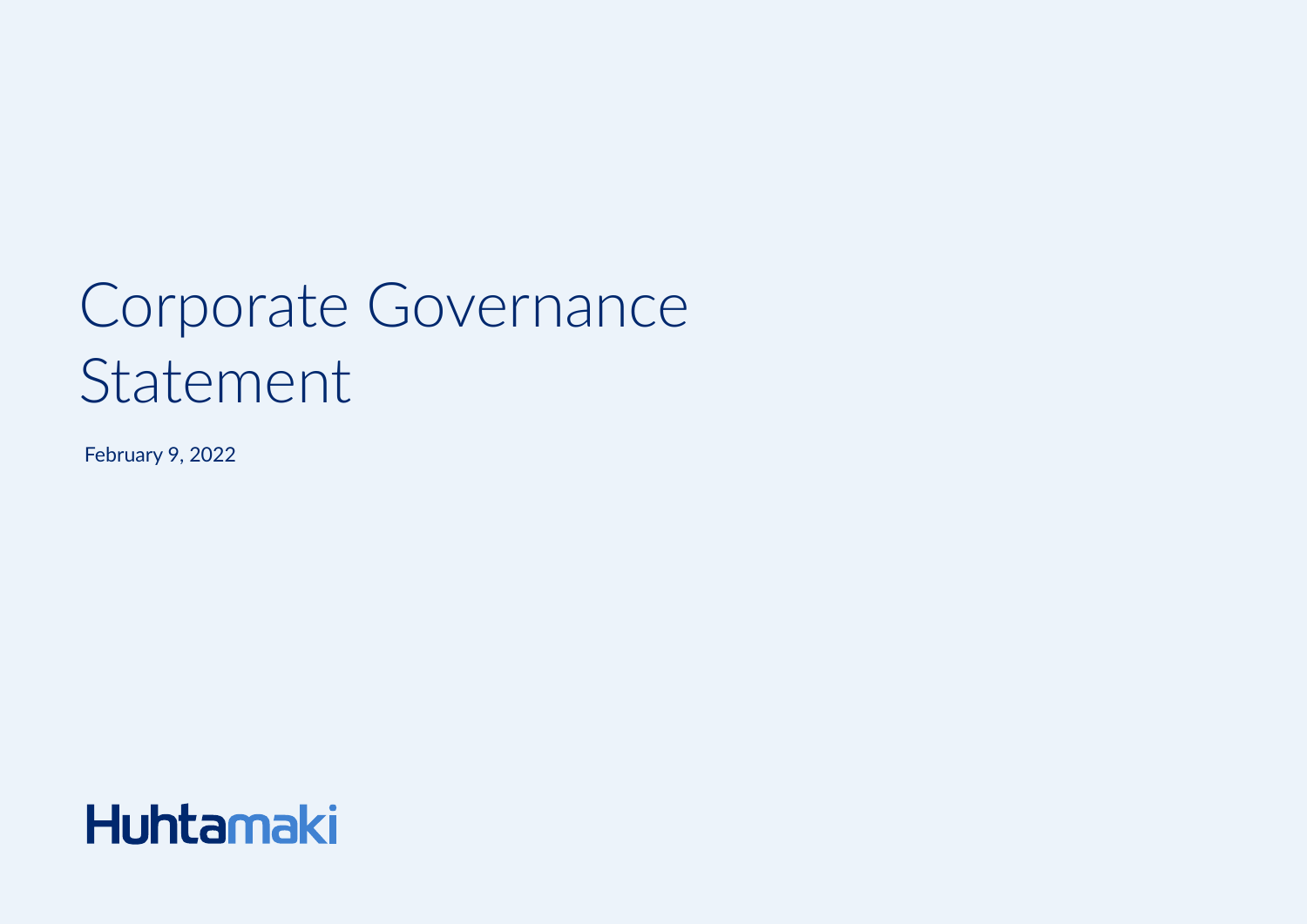## **Contents**

| <b>Corporate Governance Statement</b>                                                                  |    |
|--------------------------------------------------------------------------------------------------------|----|
| Introduction                                                                                           | 1  |
| Corporate governance structure                                                                         | 1  |
| Descriptions concerning corporate<br>governance                                                        | 2  |
| Descriptions of risk management<br>systems, internal control procedures<br>and internal audit function | 13 |
| Other information                                                                                      | 15 |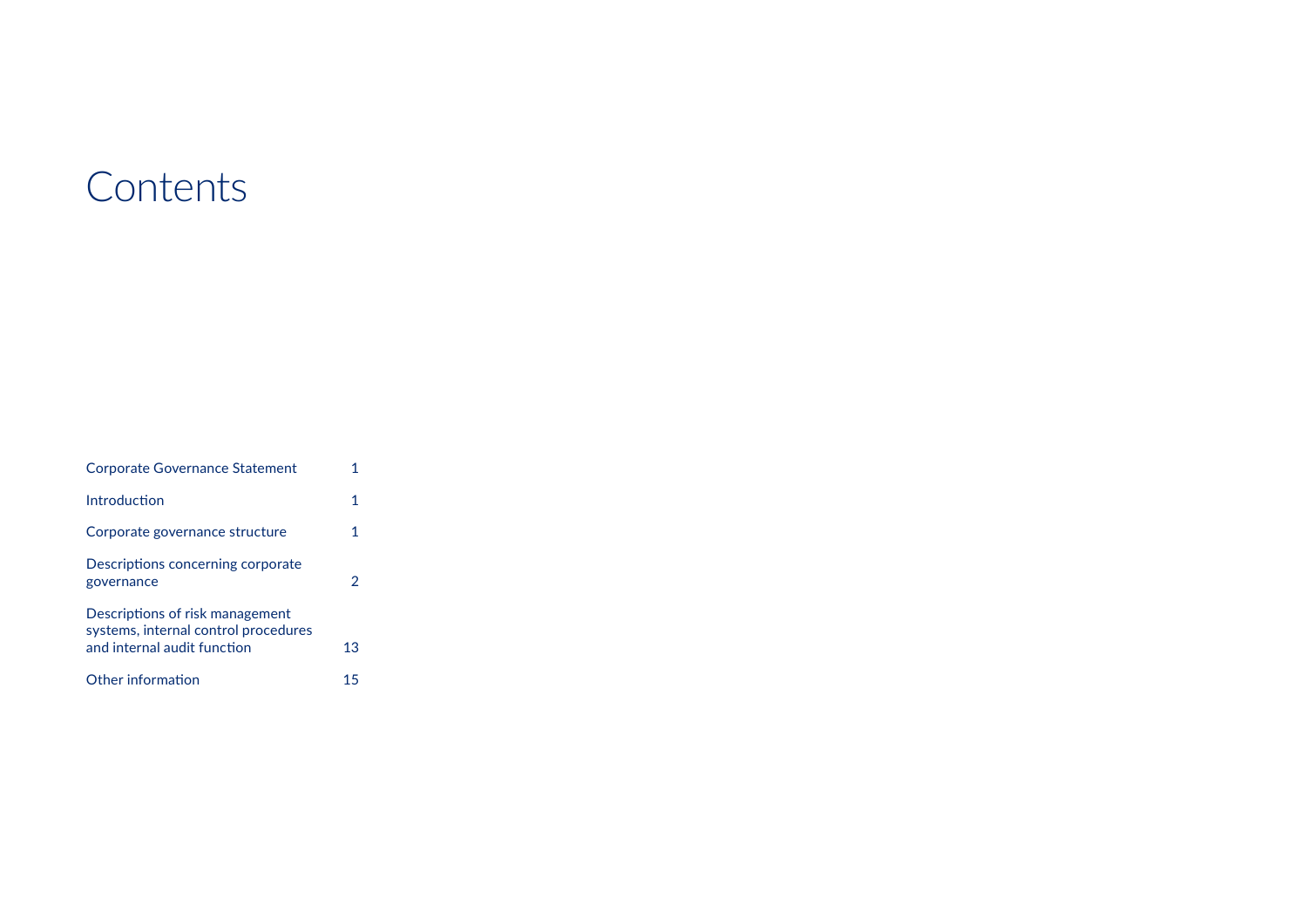## <span id="page-2-0"></span>Corporate Governance Statement

## Introduction

Huhtamäki Oyj (the Company) complies with the Finnish Corporate Governance Code (Code) adopted by the Securities Market Association. This Corporate Governance Statement complies with the Code effective from January 1, 2020. The Code is available in its entirety on the internet at [www.cgfinland.fi.](https://cgfinland.fi/en/) Huhtamäki Oyj is a support member of the Securities Market Association.

This separate Corporate Governance Statement has been issued and published in connection with the Directors' Report. The Audit Committee of the Board of Directors of the Company has reviewed the statement and it has been approved by the Board of Directors. The Auditor of the Company has reviewed that the statement has been issued and that the description of the main principles of internal control and risk management systems of the financial reporting process fully complies with the financial statements of the Company.

The Company's corporate governance comprises the General Meeting of Shareholders, the Shareholders' Nomination Board (Nomination Board), the Board of Directors (Board) and the Committees founded by it, the President and Chief Executive Officer (President and CEO) and the Global Executive Team (GET), laws and regulations applicable in countries where the Group operates as well as the Group's internal policies, guidelines and practices.

Updated information on the governance of the Company is available on the Company's website in section "Corporate Governance" [\(www.huhtamaki.com](https://www.huhtamaki.com/en/investors/corporate-governance/corporate-governance-at-huhtamaki/) – Investors – Corporate Governance).

## **Corporate governance structure**



 $\mathbf{1}$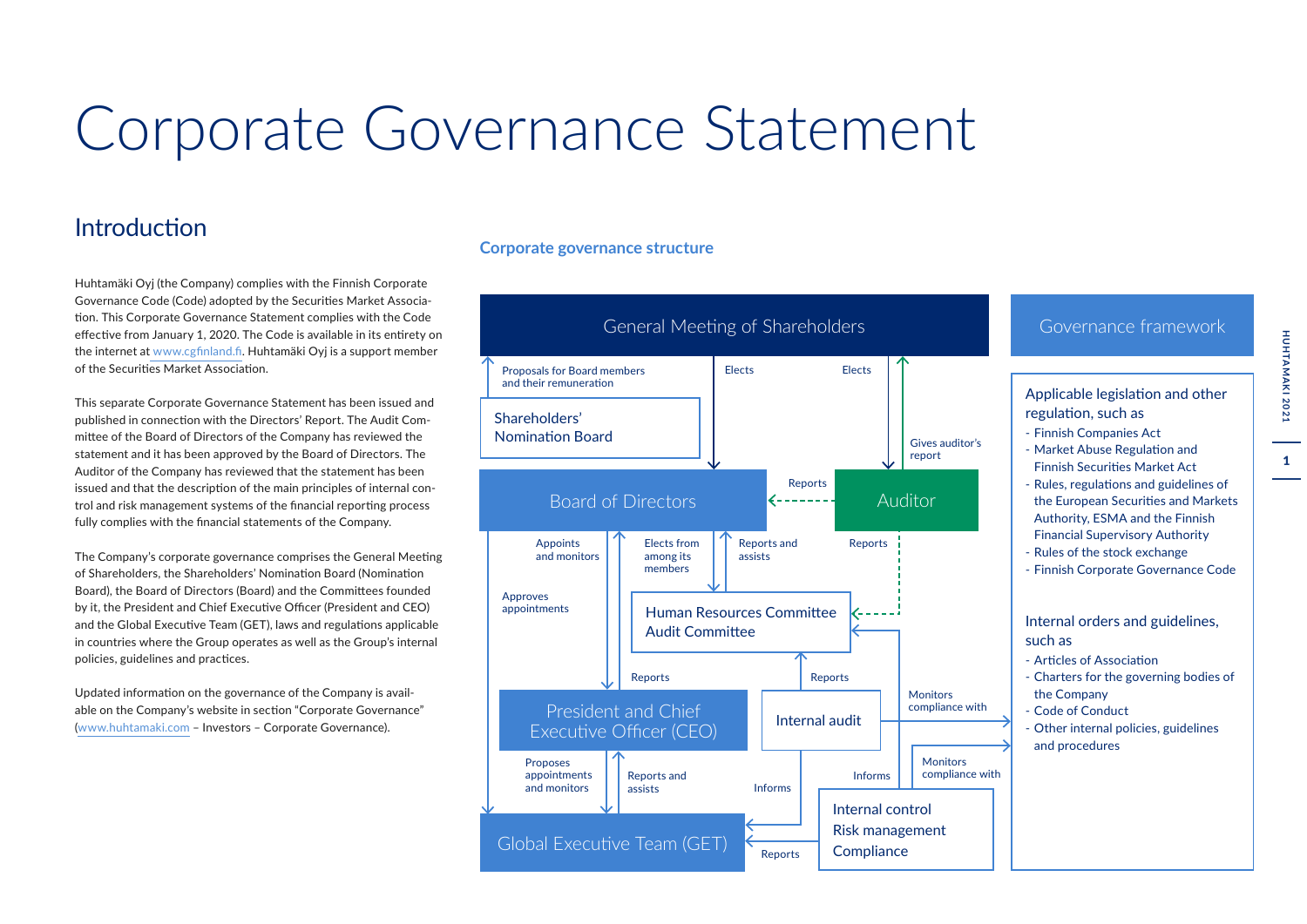## <span id="page-3-0"></span>Descriptions concerning corporate governance

#### **Shareholders' Nomination Board**

Huhtamäki Oyj's Annual General Meeting of Shareholders (AGM) resolved on April 29, 2020 to establish a Shareholders' Nomination Board and to adopt the Charter of the Shareholders' Nomination Board. The Nomination Board was established until further notice. The Nomination Board is responsible for preparing proposals to the General Meeting for the election and remuneration of the members of the Board of Directors.

Each of the four largest shareholders of the Company determined annually on the basis of the shareholders' register on August 31 have a right to appoint one member to the Nomination Board. In addition, the Chairman of the Board of Directors of the Company shall serve as an expert member of the Nomination Board. The representative of the largest shareholder will be the Chairman of the Nomination Board, unless the Nomination Board decides otherwise. The term of office of the members of the Nomination Board ends annually after the new Nomination Board has been nominated.

The members of the Nomination Board are not entitled to any remuneration on the basis of their membership in the Nomination Board. The members' travel expenses are reimbursed in accordance with the Company's travel policy.

#### Tasks and duties of the Shareholders' Nomination Board

The tasks and duties of the Nomination Board are defined in the Charter of the Shareholders' Nomination Board. The Charter is available on the Company's website in section "Shareholders' Nomination Board" [\(www.huhtamaki.com](https://www.huhtamaki.com/en/investors/corporate-governance/shareholders-nomination-board/) – Investors – Corporate Governance – Shareholders' Nomination Board).

The tasks and duties of the Nomination Board include, among other things,

- preparing and presenting to the General Meeting proposals for:
- the remuneration and coverage of expenses of the members of the Board of Directors and the Board Committees
- the number of the members of the Board of Directors
- the election of the members of the Board of Directors, Chairman and Vice-Chairman
- seeking prospective successor candidates for the members of the Board of Directors
- participating in the development of the principles on diversity of the Board of Directors.

#### The members and meetings of the Shareholders' Nomination Board

The following persons belonged to the Nomination Board on December 31, 2021:

#### **Chairman Mr. Antti Arjava**

Born 1961

**Main occupation:** Secretary General, The Finnish Cultural Foundation **Education:** Ph.D. (Philosophy)

#### **Ms. Annika Ekman**

Born 1977

**Main occupation:** Head of Direct Equity Investments, Ilmarinen Mutual Pension Insurance Company **Education:** M.Sc. (Economics)

#### **Mr. Risto Murto**

Born 1963 **Main occupation:** President and CEO, Varma Mutual Pension Insurance Company **Education:** Ph.D. (Economics)

#### **Mr. Johan Ståhl**

Born 1963 **Main occupation:** Portfolio Manager, Lannebo Fonder **Education:** B.Sc. (Economics), Stockholm University

**Mr. Pekka Ala-Pietilä** (Expert member) Chairman of the Board of Directors of Huhtamäki Oyj Curriculum vitae of Pekka Ala-Pietilä is available on page [3](#page-4-0).

In 2021, the Nomination Board held five meetings. The average attendance of the members at the Nomination Board meetings was 100%.

#### **Board of Directors**

#### Election and composition of the Board

The Shareholders' Nomination Board shall prepare a proposal concerning the composition of the Board to be presented to the General Meeting of Shareholders. The General Meeting elects the Board members for the term of office expiring at the close of the AGM following the election, including the Chairman and Vice-Chairman. The Articles of Association of the Company do not contain any provisions on a special order of appointment of the Board members. Any shareholder of the Company may also make a proposal directly to the General Meeting in accordance with the Finnish Companies Act. If the President and CEO of the Company was elected to the Board, the President and CEO could however not be elected as the Chairman of the Board.

When preparing its proposal concerning the composition of the Board, the Nomination Board shall take into account the independence requirements under the Code, the results of the annual performance assessment of the Board, the principles on diversity of the Board and other applicable rules and regulations. According to the Articles of Association of the Company the Board shall consist of a minimum of six and a maximum of nine members. There are no limitations as to the number of terms a person may be elected as Board member or as to the maximum age of a Board member. The Nomination Board may also consult an external expert in order to find and assess suitable candidates.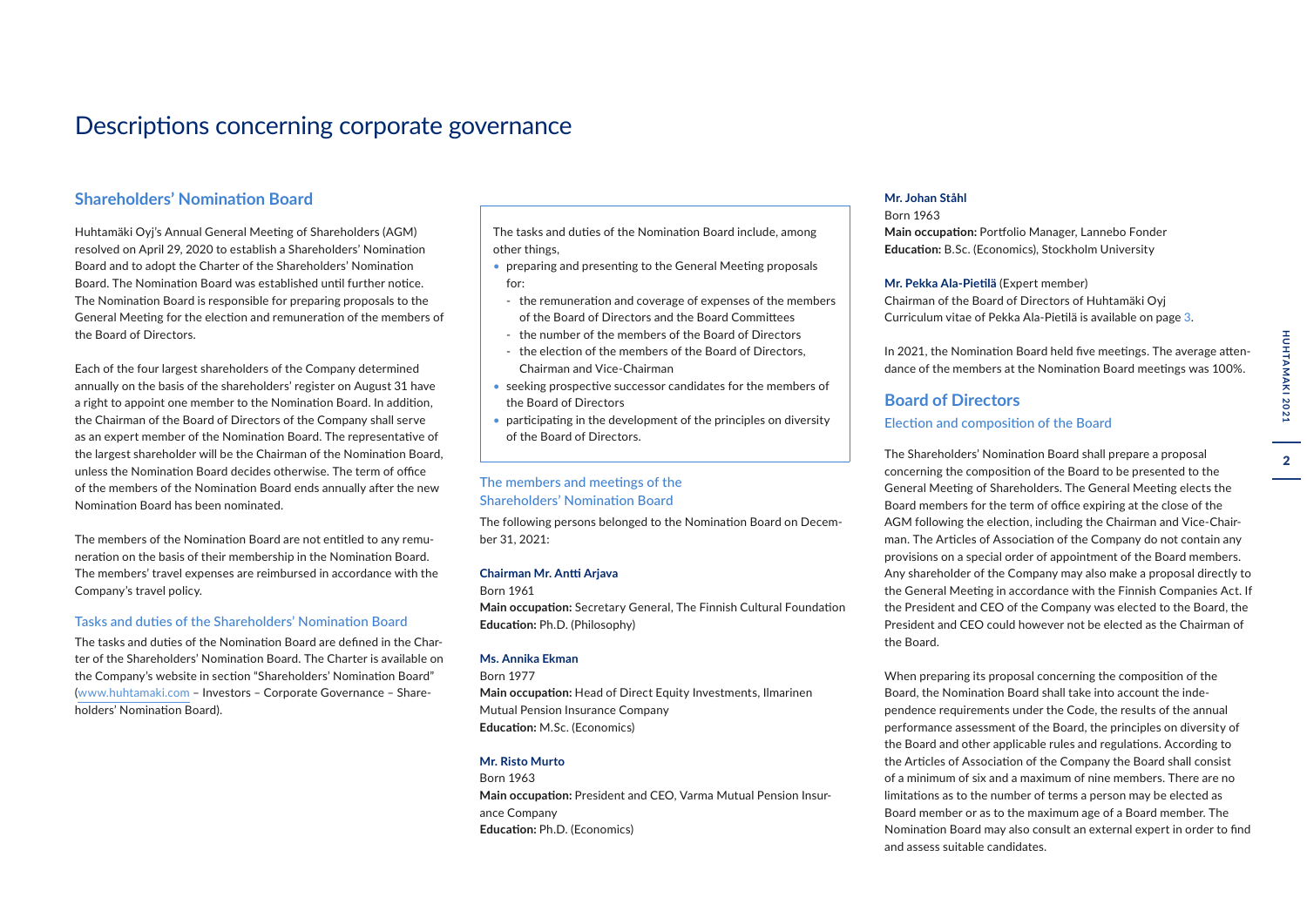#### <span id="page-4-0"></span>Board members

#### The AGM 2021 elected the following seven individuals to the Board:



#### Chairman Mr. Pekka Ala-Pietilä

Born 1957, Finnish citizen

Independent of the Company and significant shareholders

#### **Starting date:** April 24, 2012

**Board Committees:** Chairman of the Human Resources **Committee** 

**Main occupation:** Miscellaneous positions of trust

**Education:** M.Sc. (Econ); D.Sc. (Econ) h.c. and D.Sc. (Tech) h.c.

**Primary working experience:** Blyk Services Ltd., Co-founder and CEO (2006–2011); Nokia Corporation, several different roles (1984–2005), last positions as President (1999–2005), Member of the Group Executive Board (1992–2005) and Nokia Mobile Phones, President (1992–1998)

**Key positions of trust:** HERE Technologies, Chairman of the Supervisory Board (2021–); Sanoma Corporation, Chairman of the Board (2016–) and Board member (2014–2016); SAP SE, Supervisory Board member (2002–2021); Netcompany A/S, Chairman of the Board (2017–2019); Pöyry PLC, Board member (2006–2017); Solidium Oy, Chairman of the Board (2011–2015)



#### Vice-Chairman Ms. Kerttu Tuomas

Born 1957, Finnish citizen

Independent of the Company and significant shareholders

**Starting date:** April 27, 2017

**Board Committees:** Member of the Audit Committee

**Main occupation:** Miscellaneous positions of trust

**Education:** B.Sc. (Econ)

**Primary working experience:** KONE Corporation, Executive Vice President, Human Resources and member of the Executive Board (2002–2017); Elcoteq Network Corporation, Group Vice President, Human Resources (2000–2002); MasterFoods Oy (Mars), Personnel & Organization Manager (1994–1999); Mercuri Urval, Consultant (1987–1993)

**Key positions of trust:** Medix Biochemica Group Oy, Board member (2018–); Finnish National Opera and Ballet, Board member (2016–); Kemira Oyj, Vice-Chairman of the Board (2014–2021) and Board member (2010–2014)



#### Mr. Doug Baillie

Born 1955, U.K. citizen

Independent of the Company and significant shareholders

**Starting date:** April 21, 2016

**Board Committees:** Member of the Human Resources Committee

**Main occupation:** Miscellaneous positions of trust

**Education:** BComm, Business Finance, Marketing & Business Administration

**Primary working experience:** Unilever Group, several different roles (1978–2016), last positions Chief Human Resources Officer and a member of the Executive Board (ULE) of Unilever Group (2008–2016), President, Western Europe (2008–2011), Chief Executive Officer & Group Vice President, South Asia, Hindustan Unilever (2006–2008) and Group Vice President, Africa, Middle East & Turkey (2004–2005)

**Key positions of trust:** Little Sun Foundation, Board member (2020–); Airtel Africa PLC, Board member (2019–); The MasterCard Foundation, Board member (2015–); Leverhulme Trust, Board member (2015–)



#### Mr. William R. Barker

Born 1949, U.S. citizen

Independent of the Company and significant shareholders

**Starting date:** March 24, 2010

**Board Committees:** Member of the Human Resources **Committee** 

**Main occupation:** Miscellaneous positions of trust

**Education:** MBA and B.Sc. (Chem. Eng.)

**Primary working experience:** Milacron LLC, Executive Vice President (2013–2014); Mold-Masters (2007) Limited, President and CEO (2010–2013); The Whitehawk Group LLC, CEO (2009–2010); Rexam PLC, Board member and Rexam Beverage Can, Group Executive Director (2005–2009); Rexam Beverage Can Americas, President & CEO (2001–2004); Textron, Inc., President, Textron Fastening Systems – Commercial Solutions (2000–2001); OEA Inc., President, OEA Automotive Safety Products (1998–2000); Bosal International N.V., President, Bosal North America (1995–1998); Gates Rubber Company, Vice President, Gates Power Drive Products, Managing Director, Asia Pacific Operations and other positions (1972–1995)

**Key positions of trust:** Shield Holdco LLC (holding company of Dynatect Manufacturing, Inc.), Chairman of the Board (2014–2019) and Board member (2014–); Shape Technologies Group, Inc., Chairman of the Board (2015–2019) and Board member (2015–2019); Leeds School of Business, University of Colorado, Board member (2008–2018); The Carlstar Group LLC, Board member (2014–2017); Mcron Acquisition Corporation (holding company of Milacron LLC), Board member (2013–2014); Mold-Masters (2007) Limited, Board member (2010–2013); Rexam PLC, Board member (2005–2009)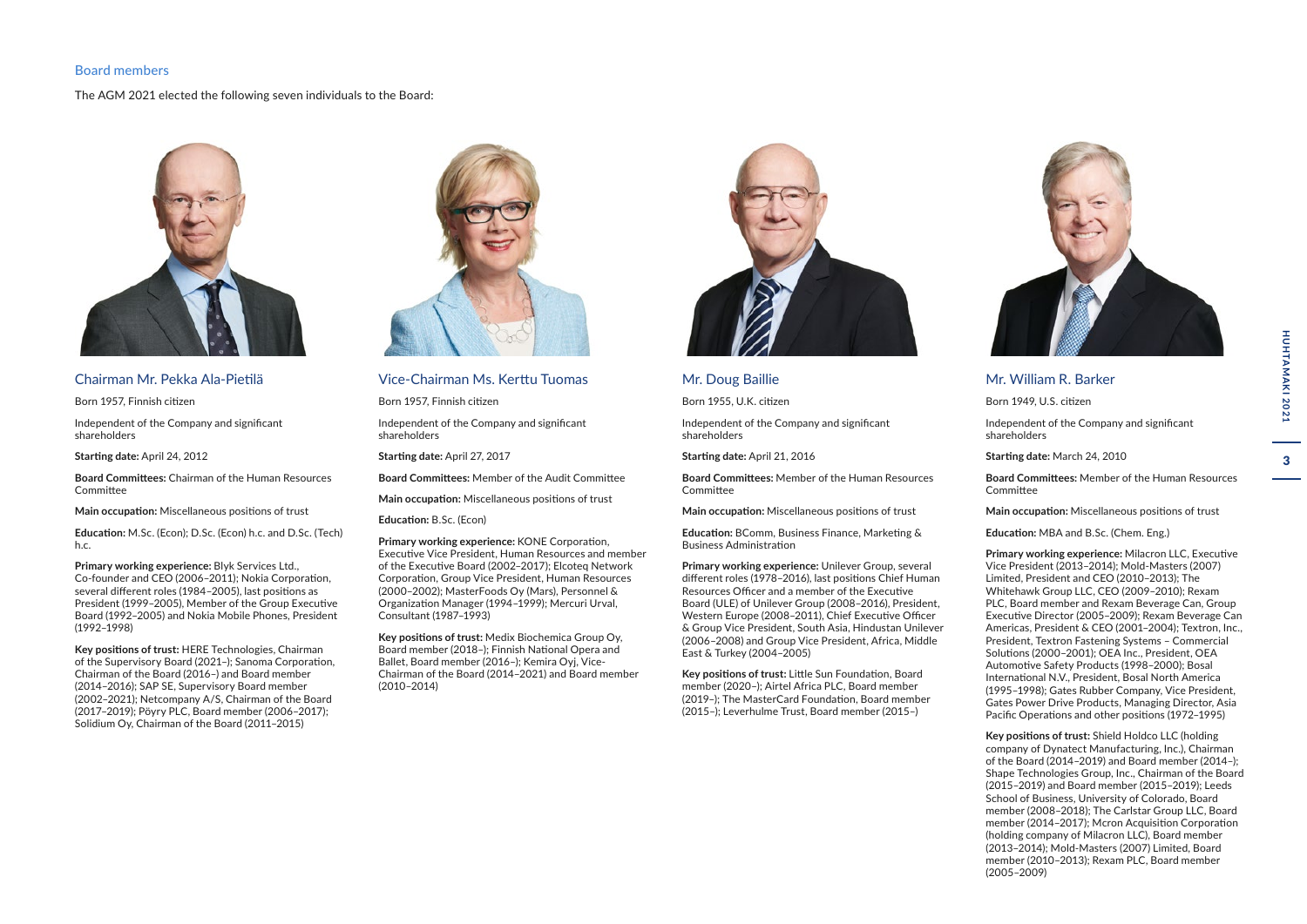

Ms. Anja Korhonen

Born 1953, Finnish citizen

Independent of the Company and significant shareholders

**Starting date:** April 25, 2018

**Board Committees:** Chairman of the Audit Committee

**Main occupation:** Miscellaneous positions of trust

**Education:** M.Sc. (Econ.)

**Primary working experience:** Nokia Corporation, several different roles (1996–2011), Senior Vice President, Corporate Controller (2006–2011), Vice President, Business Controller, Mobile Phones (2004–2006) and Senior Vice President, Business Controller, Mobile Phones (1996–2003); Hewlett-Packard, several different roles (1983–1996), including Nordic Controller and Finance & Admin Manager, Finland (1996) as well as other management and finance positions in Finland and abroad

**Key positions of trust:** Oriola Oyj, Board member (2014–); Outotec Oyj, Board member (2013–2020)



Ms. Sandra Turner

Born 1952, U.K. citizen

Independent of the Company and significant shareholders

**Starting date:** April 20, 2011

**Board Committees:** Member of the Audit Committee

**Main occupation:** Miscellaneous positions of trust

**Education:** BA (Marketing) Honours

**Primary working experience:** Tesco PLC, several different roles in United Kingdom and Ireland (1987– 2009), last position Commercial Director, Tesco Ireland Limited (2003–2009)

**Key positions of trust:** Greggs PLC, Board member (2014–); McBride PLC, Board member (2011–2020); Greene King PLC, Board member (2019); Berkhamsted School, Board of Governors, Vice-Chairman (2013–2021) and member (2011–2013); Carpetright PLC, Board member (2010–2019); Countrywide PLC, Board member (2013– 2014); Northern Foods PLC, Board member (2010–2011)



#### Mr. Ralf K. Wunderlich

Born 1966, German citizen

Independent of the Company and significant shareholders

**Starting date:** July 1, 2018

**Board Committees** : Member of the Human Resources Committee

**Main occupation:** Senior Adviser, Independent Consultant and Operating Partner to private equity companies

**Education:** B.Sc. (Business Administration)

**Primary working experience:** Amcor Group, President and Managing Director, Flexibles, Asia Pacific and Member, Global Management Team (2010–2016); LINPAC Packaging Ltd, President and Managing Director, and Executive Director, LINPAC Group companies (2008–2009); Rio Tinto Alcan, several different roles (1993–2007), including President, Alcan Packaging Global Tobacco and Member, Alcan Packaging Executive Committee United States and United Kingdom (2005–2007) as well as other management positions in Germany, Italy, Malaysia and Singapore

**Key positions of trust:** AptarGroup, Board member (2009–); Essentra PLC, Board member (2017–); Shepherd Building Group, Board member (2021–)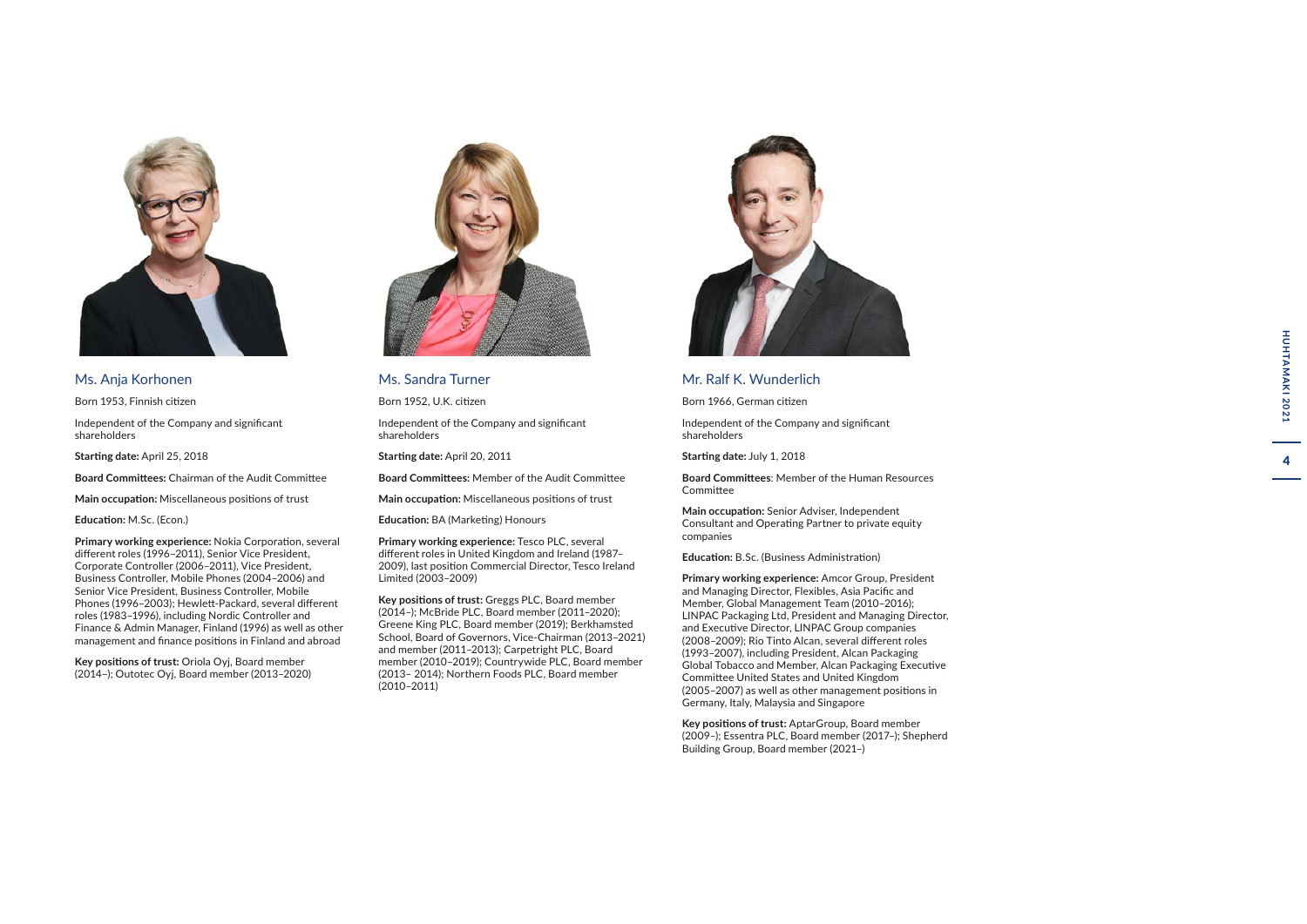#### Diversity of the Board

The principles on diversity of the Board are defined in the Charter of the Shareholders' Nomination Board. According to the Charter of the Nomination Board, the Board must have sufficient expertise, competence and experience related to the Company's line of business. The composition of the Board shall reflect the requirements set by the Company's operations and development stage. The Board must specifically have sufficient collective knowledge and competence in:

- matters pertaining to the Company's line of business and its business operations
- management of an internationally operating public limited company of corresponding size
- group and financial management
- strategy as well as mergers and acquisitions
- internal control and risk management
- corporate governance

The selection of the members of the Board is based on candidates' background and competence to understand Huhtamaki's current and future markets, strategy, employees and customers, including a sound understanding of financials and business dynamic. The Board must as a whole have combined experience in different markets, geographies and important topics like digitalization and sustainability. The most important nomination criteria for the candidates of the Board are competency, knowledge, personal qualities and integrity. Both genders shall be represented on the Board. These principles on diversity are central to achieving objectives concerning the diversity and ensuring that the Board composition corresponds to the needs of Huhtamaki.

The objectives concerning the diversity of the Board have been achieved well. According to the Shareholders' Nomination Board, the composition of the Board comprises qualifications defined in the principles on diversity of the Charter of the Nomination Board, that were valid at the time of the election of the Board members, in a balanced way. As regards diversity in terms of gender, both genders are

represented in the Board in a well-balanced manner and both genders have been represented in the Board for a long time. Since 2009, two to three Board members have been female thus representing 25–43% of all Board members. At the AGM in 2021 seven members representing four different nationalities were elected to the Board. Currently, the age structure of the Board members is 55–72 years and three Board members are female (43%) and four are male (57%). The Board members have international experience in different roles in global companies operating in the different businesses and geographical market areas that are important for the Group. Board members hold or have held management positions and positions of trust in both listed and unlisted companies. All Board members have a university level degree, mainly in technology or finance. More information on the educational and professional background of the Board members is available on pages [9–11.](#page-10-0)

#### Diversity of the Board\*







HUHTAMAKI 2021 5**HUHTAMAKI 2021** $5<sup>1</sup>$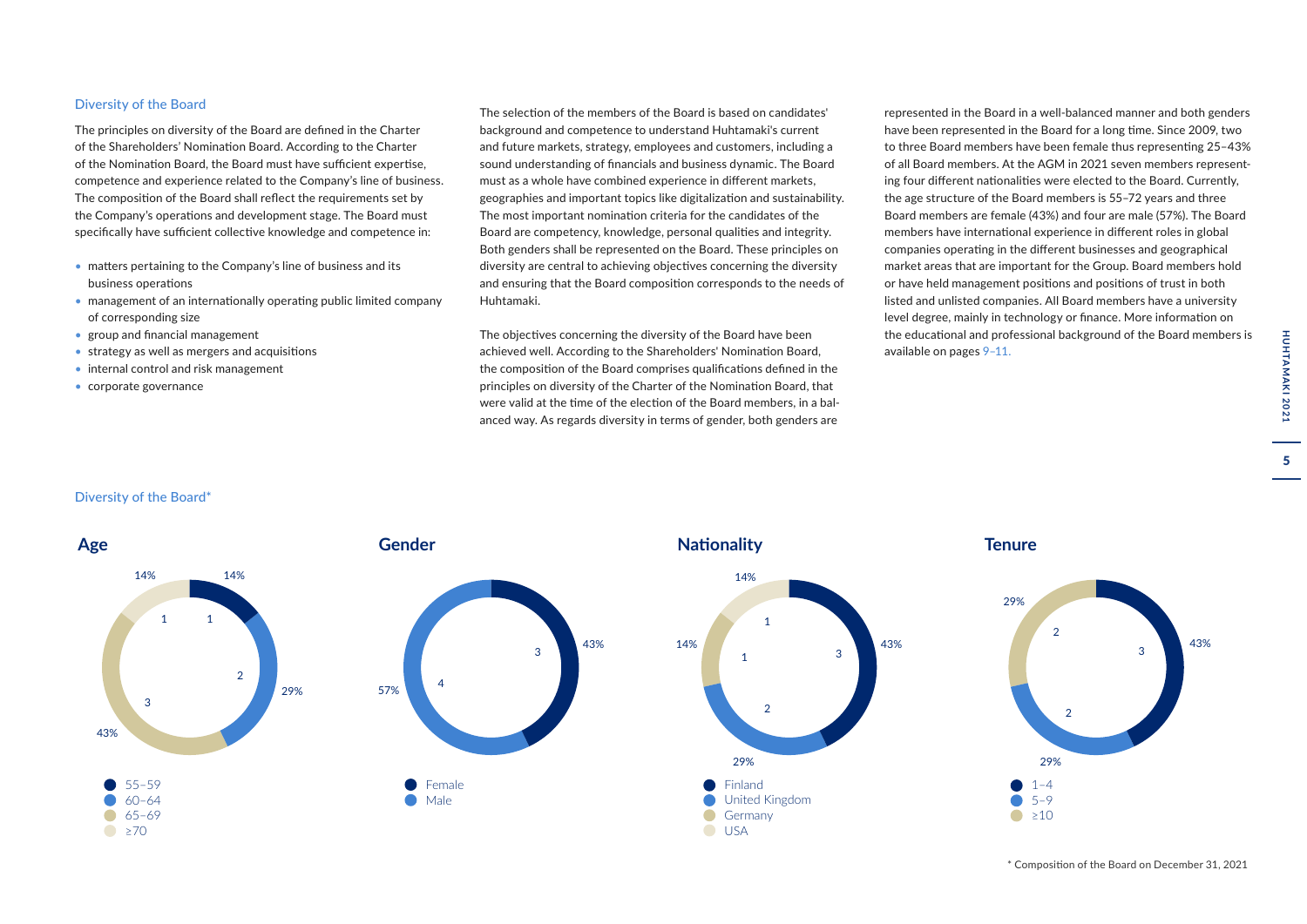In the view of the Nomination Board, the current composition of the Board ensures well both comprehensive knowledge of the Company and new insights. The Board strives to ensure that experienced Board members with longer history in the Company's Board and with wide

knowledge of the Company's various stages transfer their Company specific knowledge and expertise to the new members thereby ensuring that the knowledge stays in the Board also in the future.

#### Board expertise areas

| <b>Name</b>              |                                 | Independent of                                                                     |                | <b>Committee memberships in 2021</b>      |                        |                                            |
|--------------------------|---------------------------------|------------------------------------------------------------------------------------|----------------|-------------------------------------------|------------------------|--------------------------------------------|
|                          | <b>Board</b><br>member<br>since | <b>Principal expertise</b><br>areas                                                | <b>Company</b> | <b>Significant</b><br><b>shareholders</b> | <b>Audit Committee</b> | <b>Human Resources</b><br><b>Committee</b> |
| Pekka Ala-Pietilä        | 2012                            | Digitalization,<br><b>Emerging markets</b>                                         |                |                                           |                        | Chairman                                   |
| <b>Kerttu Tuomas</b>     | 2017                            | Human Resources.<br><b>Emerging markets</b>                                        |                |                                           | Member                 |                                            |
| Doug Baillie             | 2016                            | FMCG and retail,<br>Sustainability,<br>Human Resources,<br><b>Emerging markets</b> |                |                                           |                        | Member                                     |
| <b>William R. Barker</b> | 2010                            | Packaging industry,<br><b>Emerging markets</b>                                     |                |                                           |                        | Member                                     |
| Anja Korhonen            | 2018                            | Finance and accounting.<br>Risk management,<br><b>Emerging markets</b>             |                |                                           | Chairman               |                                            |
| <b>Sandra Turner</b>     | 2011                            | <b>FMCG</b> and retail                                                             |                |                                           | Member                 |                                            |
| Ralf K. Wunderlich       | 2018                            | Packaging industry,<br>Sustainability,<br><b>Emerging markets</b>                  |                |                                           |                        | Member                                     |

All board members have experience in global business leadership and the table sets out the additional expertise areas of each Board member. The fact that an item is not highlighted for a Board member does not mean that such member does not possess expertise in that area.

#### Independence of the Board members

All Board members are non-executive. The Board considers all Board members independent of the Company and independent of the significant shareholders of the Company. It was noted in the consideration that despite William R. Barker and Sandra Turner having served as directors for more than 10 consecutive years, the Board has determined no reasons justifying them to be considered dependent of the Company. The evaluation has been made based on the actual circumstances from both the perspective of the Company and the director in question.

#### Shares owned by the Board members on December 31, 2021

| <b>Board total</b> | 26,600 |
|--------------------|--------|
| Ralf K. Wunderlich | 16.350 |
| Sandra Turner      | 1.000  |
| Anja Korhonen      | 2,000  |
| William R. Barker  | 0      |
| Doug Baillie       | 1,000  |
| Kerttu Tuomas      | 3,000  |
| Pekka Ala-Pietilä  | 3,250  |

The shareholdings include the Company's shares owned by the Board members and by any potential corporations over which a Board member exercises control. Board members do not own any shares in any other Group companies than the Company. Information on the remuneration of the Board members is available in the Remuneration Report for the Governing Bodies issued and published in connection with the Directors' Report and available on the Company's website in section "Remuneration" [\(www.huhtamaki.com](https://www.huhtamaki.com/en/investors/corporate-governance/remuneration/) – Investors – Corporate Governance – Remuneration).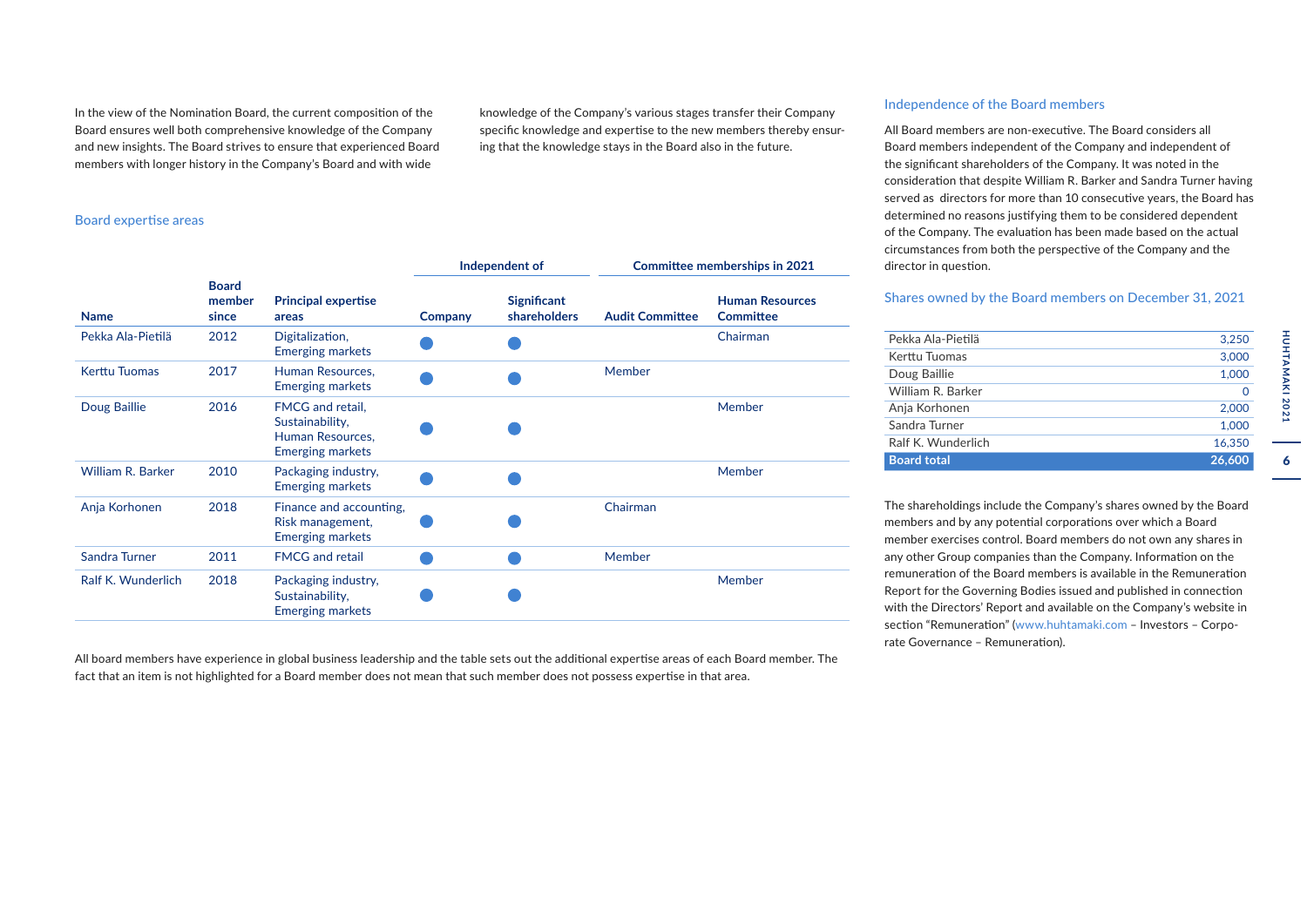#### Responsibilities and duties of the Board

In addition to the powers vested in the Board by the Companies Act and the Articles of Association, the essential duties and working principles of the Board are defined in the Company's Charter of the Board of Directors.

The responsibilities and duties of the Board include, among other things,

- organizing the Company's management and operations including e.g.
- appointing and dismissing the President and CEO and approving the proposals by the President and CEO for GET members' appointments and dismissals
- deciding on the compensation of the President and CEO within the framework of the Remuneration Policy and of other GET members and annually reviewing the performance of the President and CEO and other GET members
- defining the Group's ethical values and methods of working including e.g. the approval of the Company's Code of Conduct
- deciding on related party transactions that are not part of the ordinary course of business of the Company or are not implemented under arms-length terms
- directing the Company's business and strategy including e.g.
- establishing strategic and financial targets as well as dividend policy and approving the strategic plans and budget as well as monitoring their implementation
- approving acquisitions and divestments as well as capital expenditure proposals exceeding EUR 10 million or proposals which are otherwise of material importance to the Group
- discussing and approving of financial statements, Directors' Report, interim reports, Corporate Governance Statement, Remuneration Policy and Remuneration Report for the Governing Bodies and Sustainability Report
- financial communication and outlook
- internal control and risk management and
- preparation of matters to be resolved by the AGM.

The Board conducts an annual evaluation of its own performance and working methods. The evaluation may be conducted as an internal self-evaluation or by using an external evaluator. In 2021, the evaluation was done by using an external evaluator.

In order to discharge its duties, the Board requires sufficient information on the structure, business operations and markets of the Group. Each Board member is provided with a monthly report on the financial situation and markets of the Group. In addition, if necessary, the Board is informed of all material events in the Group. New Board members are properly introduced to the operations of the Company with induction presentations and materials as well as visits to selected manufacturing units.

#### Board meetings

The meetings of the Board are held at the Company's headquarters in Espoo or in other Group locations or in other places as decided by the Board. The Board may also hold its meetings by video or telephone and make decisions without convening a meeting. According to the Charter of the Board of Directors, it shall hold at least six regular meetings each year. In 2021, the Board held sixteen (16) meetings, eight (8) of which were video or telephone meetings and seven (7) were held without convening. The average attendance of the members at the Board meetings was 100%.

The President and CEO is usually attending all Board meetings. Other GET members are also invited to participate Board meetings depending on the matters to be deliberated in the respective meeting. The Auditor is participating annually in the meeting deliberating the financial statements. The Group General Counsel of the Company acts as the secretary of the Board.

#### Board members' attendance at the Board meetings in 2021

|                              | Attendance (%) | Meetings<br>attended |
|------------------------------|----------------|----------------------|
| Pekka Ala-Pietilä (Chairman) | 100            | 16/16                |
| Kerttu Tuomas                | 100            | 16/16                |
| Doug Baillie                 | 100            | 16/16                |
| William R. Barker            | 100            | 16/16                |
| Anja Korhonen                | 100            | 16/16                |
| Sandra Turner                | 100            | 16/16                |
| Ralf K. Wunderlich           | 100            | 16/16                |

## **Board Committees**

In order to focus on certain responsibilities, the Board may appoint Committees consisting of three to five Board members each. The Board also appoints the Chairman of each Committee. Each Committee member shall have the qualifications required by the duties of the Committee.

#### Board Committees and their duties and responsibilities

The Board currently has two Committees: the Human Resources Committee and the Audit Committee. The duties and responsibilities of the Committees are described in the charter for each Committee approved by the Board. The Committees assist the Board by preparing matters belonging to the competence of the Board. Each Committee regularly reports on its work to the Board. The Committees have no autonomous decision-making power and, thus, the Board passes its resolutions collectively. The entire Board remains responsible for the duties assigned to the Committees.

The duties and responsibilities of the Board Committees

#### Human Resources Committee

- To prepare, review and discuss development and implementation of people and organization strategy, talent management as well as other human resources matters and relating policies to be further deliberated by the Board
- To prepare the Remuneration Policy for the Governing Bodies and the Remuneration Report
- To prepare the appointment of the CEO and other GET members, including the terms and conditions as well as remuneration
- To review and assess the performance and remuneration of the CEO and other GET members and
- To review succession and contingency planning for the CEO and the GET including training development and talent management.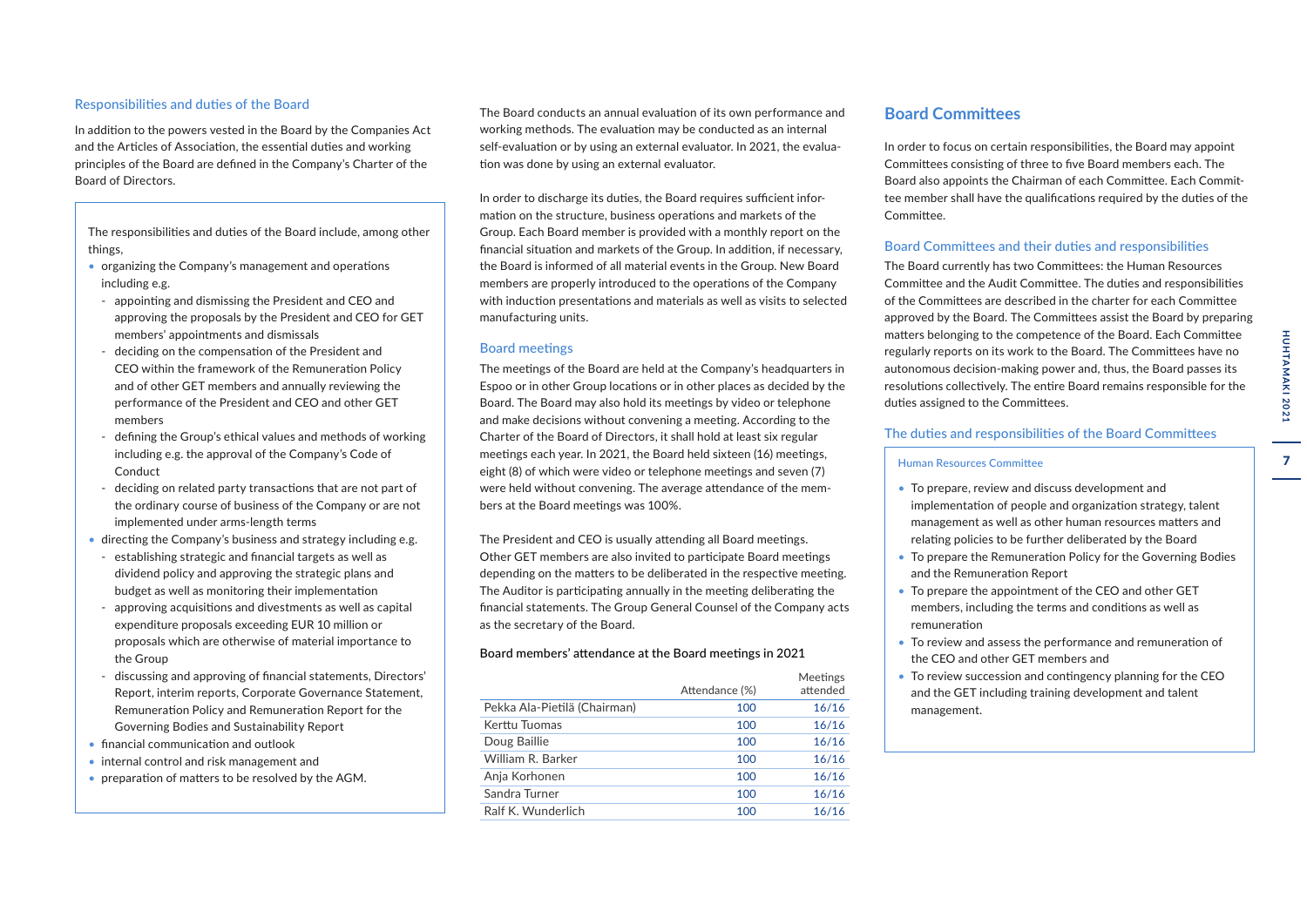#### Audit Committee

- To monitor and assess Company's financial reporting system
- To monitor and assess the effectiveness and efficiency of the Company's internal control, internal audit and risk management systems
- To monitor and assess how agreements and other legal acts between the Company and its related parties meet the requirements of the ordinary course of business and arm's length terms
- To monitor and evaluate the independence of the statutory auditor, and in particular the provision of non-audit services
- To monitor the Company's auditing
- To prepare and make the recommendation to the Board for the election of the statutory auditor at the AGM
- To review the financial statements, Directors' Report, interim reports, Corporate Governance Statement and Sustainability Report.

#### The members and meetings of the Board Committees Human Resources Committee

The Human Resources Committee shall meet at least twice a year. The following individuals have comprised the Human Resources Committee in 2021: Pekka Ala-Pietilä (Chairman), Doug Baillie, William R. Barker and Ralf K. Wunderlich. In 2021, the Human Resources Committee held seven meetings. The average attendance of the members at the Human Resources Committee meetings was 97%.

#### Members' attendance at the Human Resources Committee meetings in 2021

|                              | Attendance (%) | <b>Meetings</b><br>attended |
|------------------------------|----------------|-----------------------------|
| Pekka Ala-Pietilä (Chairman) | 86             | 6/7                         |
| Doug Baillie                 | 100            | 7/7                         |
| William R. Barker            | 100            | 7/7                         |
| Ralf K. Wunderlich           | 100            | 777                         |

#### Audit Committee

The Audit Committee members shall have sufficient expertise and experience with respect to the committee's area of responsibility and the mandatory tasks relating to auditing. At least one member shall have competence in accounting and/or auditing. The Audit Committee members shall not be involved in the day-to-day management of the Group. The majority of the members shall be independent of the Company and at least one member shall be independent of the Company's significant shareholders. In addition to the Audit Committee members, the CFO of the Company and when considered necessary also other members of the Company's management participate in the Committee's meetings. The Auditor participates regularly in the meetings.

The Audit Committee shall meet in accordance with the schedule determined by the Committee but at least four times a year. The following individuals have comprised the Audit Committee in 2021: Anja Korhonen (Chairman), Kerttu Tuomas and Sandra Turner. In 2021, the Audit Committee held six meetings. The average attendance of the members at the Audit Committee meetings was 100%.

#### Members' attendance at the Audit Committee meetings in 2021

|                          | Attendance (%) | Meetings<br>attended |
|--------------------------|----------------|----------------------|
| Anja Korhonen (Chairman) | 100            | 6/6                  |
| Kerttu Tuomas            | 100            | 6/6                  |
| Sandra Turner            | 100            | 6/6                  |
|                          |                |                      |

#### **President and Chief Executive Officer**

The President and CEO manages the Group and its businesses. According to the Companies Act the President and CEO is in charge of the day-to-day management of the Company in accordance with the instructions and orders given by the Board and is responsible for ensuring that the book-keeping of the Company complies with the law and that the financial administration is arranged in a reliable manner. The President and CEO is responsible for the achievement of the goals, plans and objectives set by the Board. The President and CEO is the Chairman of the GET.

Charles Héaulmé (born 1966), B.Sc. (Business Administration), has acted as the Group President and CEO of Huhtamaki as of April 26, 2019. Before joining the Company, Charles Héaulmé acted in several different roles in Tetra Pak Group, latest position being Vice President Europe and Central Asia. Further information on the President and CEO Charles Héaulmé as well as his shareholding in the Company is available later in this statement in connection with information on other GET members.

Certain key conditions of the written Service Agreement between the Company and the President and CEO Charles Héaulmé, President and CEO's remuneration and information on the pension arrangement of the President and CEO are available in the Remuneration Report for Governing Bodies and published in connection with the Directors' Report and available on the Company's website in section "Remuneration" (www.huhtamaki.com – Investors – Corporate Governance – Remuneration).

## **Global Executive Team**

The GET supports the President and CEO in the management of the Group and its businesses. It addresses and follows the implementation of the Group strategy and overall financial performance as well as the fulfillment of significant projects and set targets. The GET has no formal status under company law. The GET consists of the President and CEO as the Chairman and the executives approved by the Board. The GET members report to the President and CEO. Each GET member has a clear operational responsibility within a Global function or a business segment. The GET convenes at least once a month.

 $\mathbf{a}$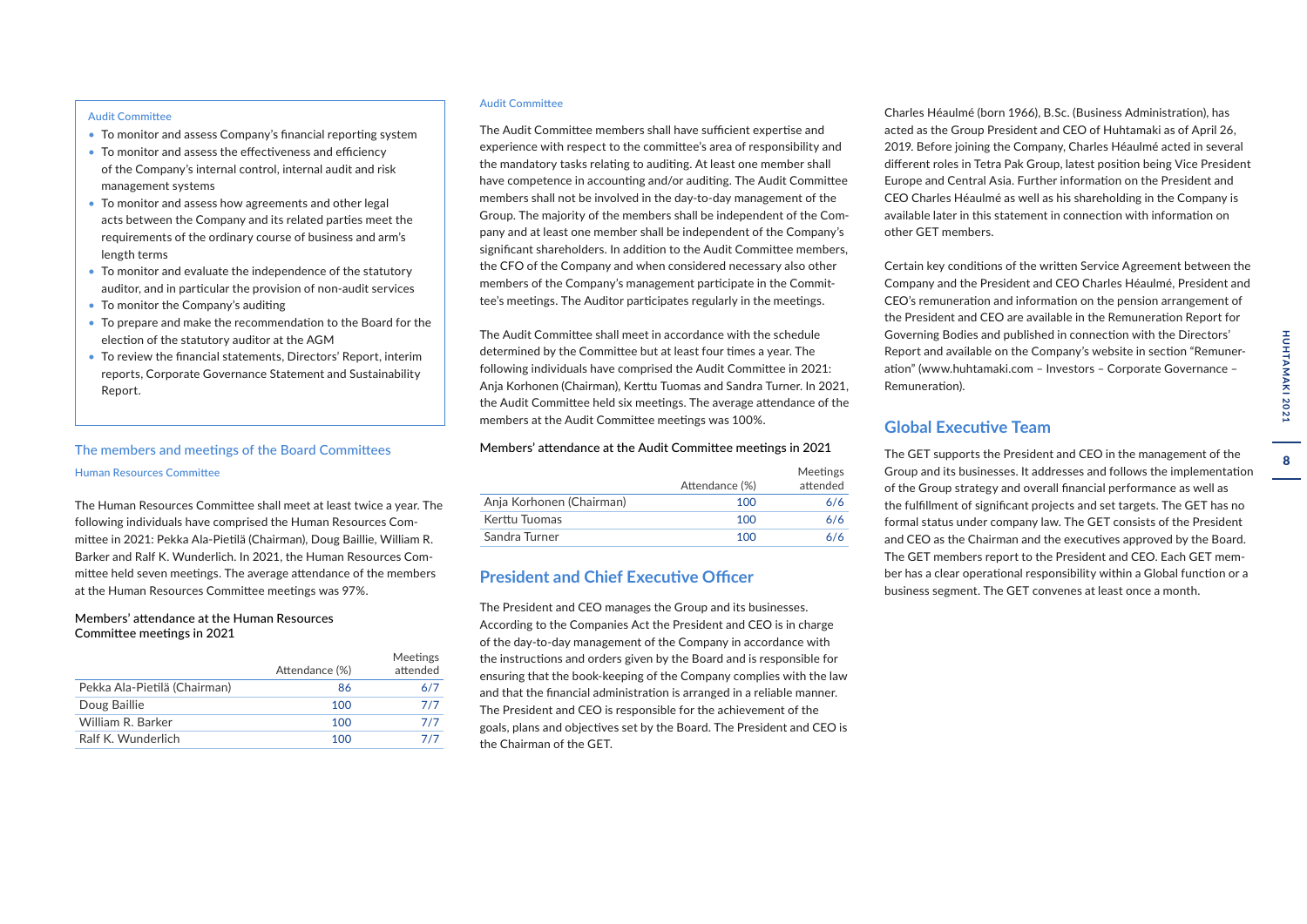#### <span id="page-10-0"></span>GET members

The following persons belonged to the GET on December 31, 2021:



#### Mr. Charles Héaulmé

Born 1966, French citizen

Chairman of the GET, President and Chief Executive Officer (CEO)

**GET member since:** April 26, 2019

**Joined the company:** 2019

**Education:** B.Sc. (Business Administration)

**Primary working experience:** Tetra Pak (1999–2019), several different roles in Europe and Americas, latest positions as Executive Vice President, Tetra Pak Europe & Central Asia (2015–2019), Vice President South Europe (2012–2014), Managing Director Southern Cone (2010–2012), Managing Director Central America & Caribbean (2007–2010). Prior to Tetra Pak, several Finance leadership positions at Bosch Braking Systems (1996–1999); AlliedSignal Automotive (1993–1996); KPMG (1990–1993); BRGM Gabon (1988–1990)

**Key positions of trust:** Fedrigoni Group, Board member (2021–)



Mr. Thomas Geust Born 1973, Finnish citizen Chief Financial Officer (CFO) **GET member since:** October 1, 2013 **Joined the company:** 2013 **Education:** M.Sc. (Econ)

**Primary working experience:** ABB Group (2004–2013), several different roles, last position as Group Vice President, Global Controller, Business Unit Marine & Cranes; Schneider Electric (2003–2004), Global Division Controller, Vice President, Control; Lexel Group (2000–2003), Production Controller; KPMG (1998– 2000), Auditor

**Key positions of trust:** –



## Mr. Marco Hilty Born 1972, Swiss and U.S. citizen President, Flexible Packaging **GET member since:** September 1, 2021 **Joined the company:** 2021 **Education:** Ph.D. (Management)

**Primary working experience:** Rubicon Technologies LLC (2018-2021), Chief Commercial Officer; Amcor (2007- 2018), various regional and global commercial, GM and R&D roles in Switzerland and the United States; latest position as Vice President and General Manager, Amcor Flexibles North America; Vice President Business Group Sales and Commercial Excellence; McKinsey & Company (2004-2007), Engagement Manager; Hilty Business Consulting (2000-2004), Owner



Mr. Eric Le Lay Born 1962, French citizen President, Fiber and Foodservice Europe-Asia-Oceania **GET member since:** March 12, 2008 **Joined the company:** 2008 **Education:** MBA, M.Sc. (Eng.)

**Primary working experience:** Huhtamäki Oyj (2008–), previous position as Executive Vice President, Foodservice Europe-Asia-Oceania; Amcor Limited (1997– 2008), several different roles, last position as Managing Director, Chilled Foods, Amcor Flexible Europe; United Biscuits (1996–1997), Plant Manager; Johnson & Johnson International S.A. (1994–1996), Deputy Plant Manager; Kraft General Food France S.A. (1986–1994), various positions in operations and finance/controlling

**Key positions of trust:** European Paper Packaging Alliance (EPPA), President (2021–)

 $\bullet$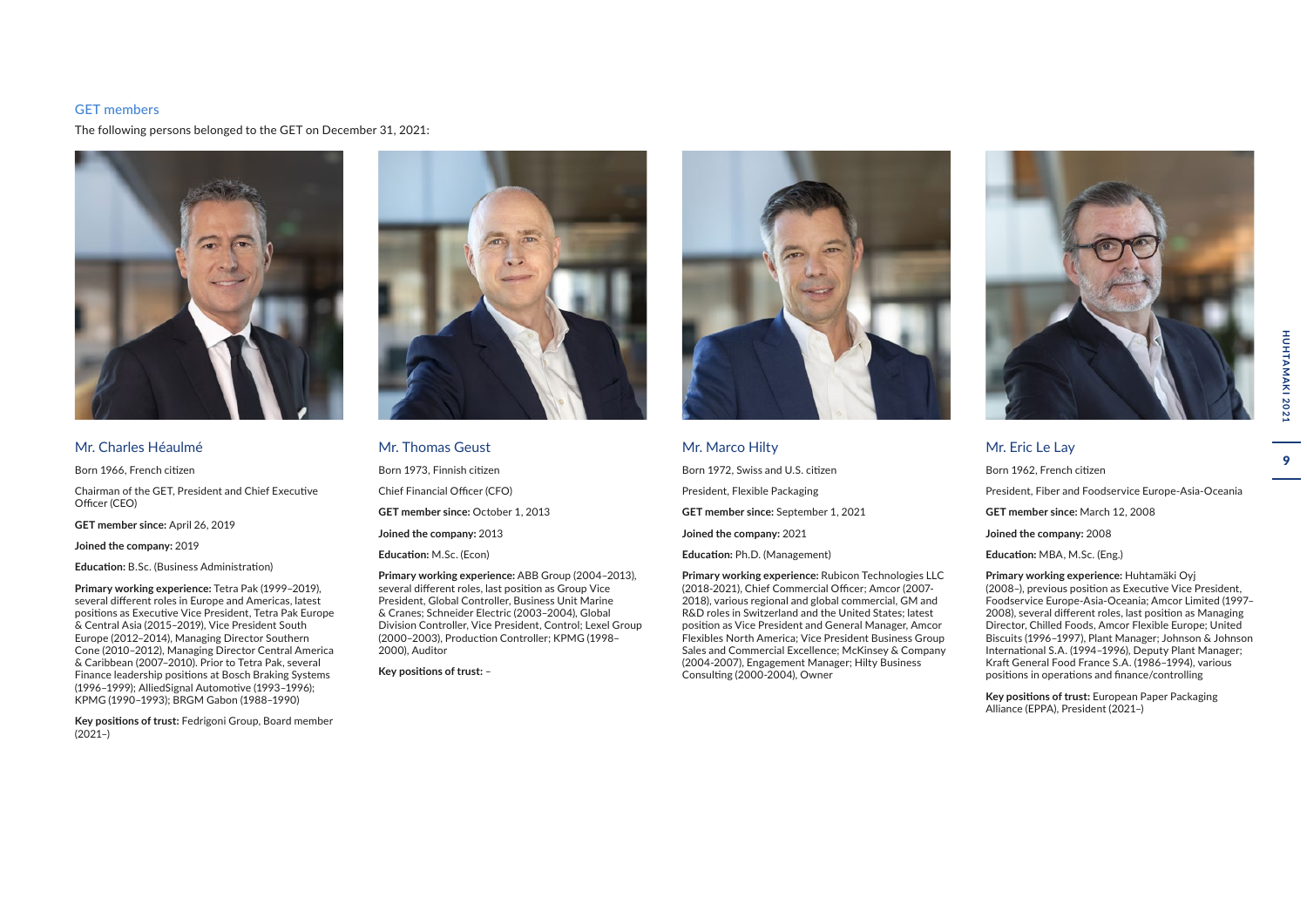

Ms. Ann O'Hara Born 1970, U.S. citizen President, North America **GET member since:** January 1, 2021 **Joined the company:** 2020

**Education:** MBA, BSE (Chemical Engineering)

**Primary working experience:** Four Provinces Investments LLC (2019–2020), Managing Director; Global Products for the Intertek Group (2019), Executive Vice President; Amcor Limited (2008–2019), several different roles, last position as Vice President and General Manager, Rigid Plastic Diversified Products; General Electric Company (2003–2008), several different roles, last position General Manager, HC Lifescience Service; McKinsey & Company (1999–2003), Engagement Manager; Procter & Gamble (1993–1997), Technical Services Manager, Guangzhou, China and Tianjin, China & Product Development Engineer

**Key positions of trust:** Foodservice Packaging Institute, Board Member (2021–)



Ms. Thomasine Kamerling

Born 1972, Dutch citizen

Executive Vice President, Sustainability and Communications

**GET member since:** March 1, 2020

**Joined the company:** 2020

**Education:** M.A. (HONS)

**Primary working experience:** Varanah Ventures (2019–2020), Head of Communications and Public Affairs; Viskumed (2019–2020), Head of Value Creation; Hoffman-La Roche Pharmaceuticals (2015–2019), several positions, latest Head of Communications & Public Affairs, Europe; General Electric Oil & Gas (2010–2013), General Manager and Director, Global Communications; APCO Worldwide (1996–2008), several positions, latest Managing Director, Africa (Public Affairs & Strategic Communications)

**Key positions of trust:** –



#### Ms. Marina Madanat

Born 1979, Finnish citizen

Executive Vice President, Strategy and Business Development

**GET member since:** January 1, 2020

**Joined the company:** 2018

**Education:** M.Sc. (Econ.), B.Sc. (Electrical Eng.)

**Primary working experience:** Huhtamäki Oyj (2018–), previous position as Vice President, Strategy; Bain & Company (2007–2018) in Stockholm, Sweden; Helsinki, Finland and Boston, USA

**Key positions of trust:** –



## Mr. Sami Pauni

Born 1974, Finnish citizen

Executive Vice President, Corporate Affairs and Legal, Group General Counsel

**GET member since:** February 12, 2015

**Joined the company:** 2006

**Education:** LL.M., EMBA

**Primary working experience:** Huhtamäki Oyj (2006–), several different legal and corporate affairs roles, previous position as Group Vice President, Legal, and General Counsel; Roschier Attorneys Ltd. (2001–2006), Attorney

**Key positions of trust:** International Chamber of Commerce (ICC), member of the Finnish Committee (2020–); Securities Market Association, member of the Market Practice Board (2013–); Confederation of Finnish Industries EK, member of the Legal Affairs Committee  $(2013-)$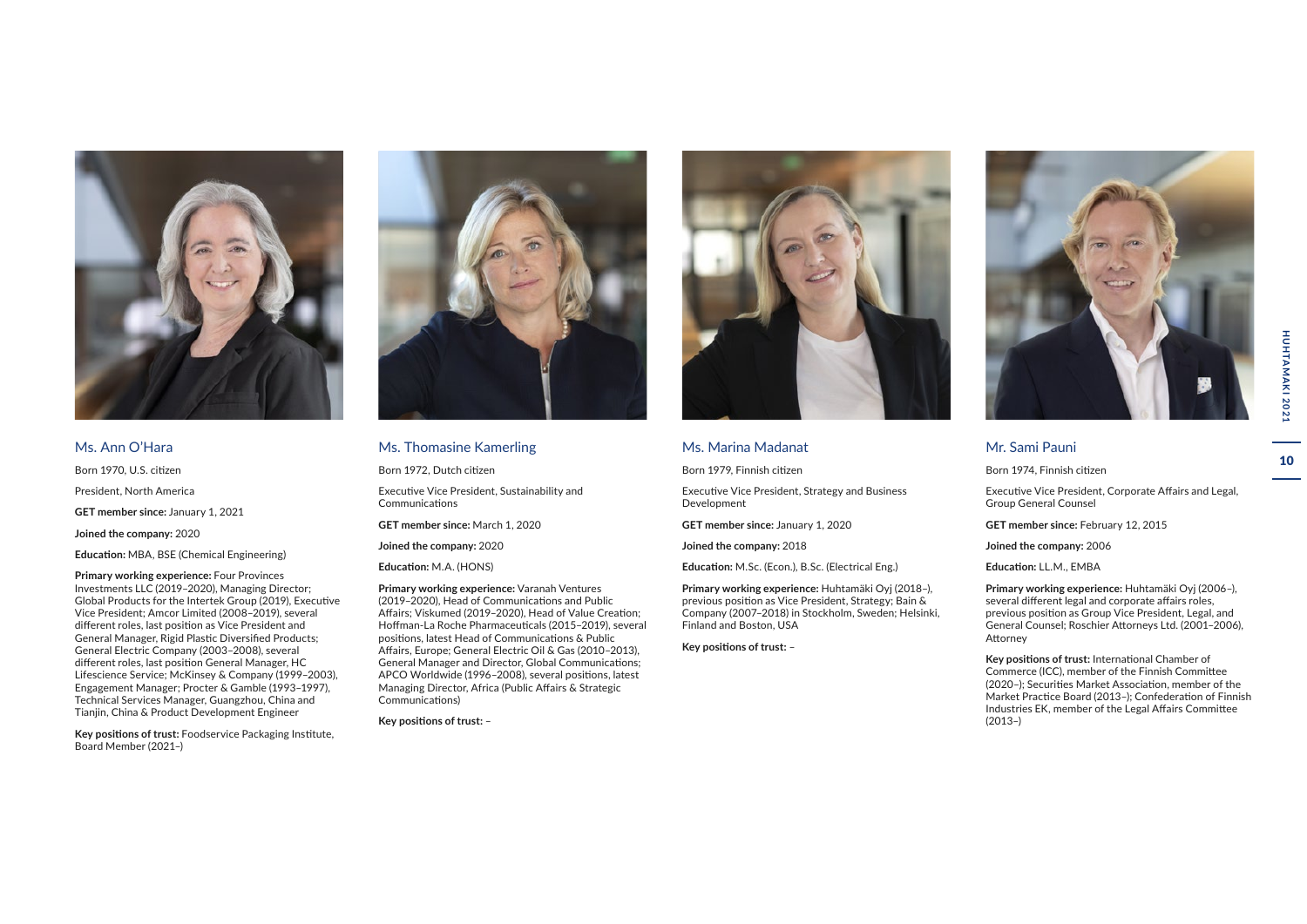

Ms. Teija Sarajärvi Born 1969, Finnish citizen Executive Vice President, Human Resources and Safety **GET member since:** October 1, 2015 **Joined the company:** 2015 **Education:** M.A.

**Primary working experience:** Huhtamäki Oyj (2015–),previous position as Senior Vice President, Human Resources; OP Financial Group (2012–2015), Executive Vice President HR; Metso Oyj (2009–2012), several different roles, last position as Senior Vice President, Human Resources; Nokia Oyj (1998–2009), several different roles, last position as Director, Human Resources, Nokia Markets; ABB Oyj (1993–1998), several different roles

**Key positions of trust:** Neles Oyj, Board member (2020–)



#### Mr. Antti Valtokari

Born 1975, Finnish citizen

Head of Digital and Process Performance, acting

**GET member since:** January 1, 2020

**Joined the company:** 2018

**Education:** M.Sc. (Computer Science)

**Primary working experience:** Huhtamäki Oyj (2018–), previous position as Chief Information Officer; KONE Oyj (2013–2018), several different roles, last position as Head of Finance Development and Head of Shared Services; Fiskars Oyj (2009–2013), several different roles, last position as Director, Chief Architect; Nokia Oyj (2002–2009), several different roles, last position as Senior Manager, Retail Processes; Iocore Suomi Oy (2000–2002), Technology Manager; Open Solutions Oy (1996–2000), Partner, Product Development Manager

**Key positions of trust:** –

#### Changes in Global Executive Team

The following changes to the GET that take place during 2022 have been announced at the date of this statement:

On December 21, 2021, it was announced that the President and CEO Charles Héaulmé has been diagnosed with a cancer and is taking a leave of absence from early January 2022, to undergo treatment. He is expected back in the second quarter of 2022. Thomas Geust, CFO, has been appointed as interim Deputy CEO of Huhtamäki Oyj, effective January 1, 2022. Thomas Geust reports to the Board of Directors and assumes the duties of the CEO until the end of Charles Héaulmé's leave of absence. Eric Le Lay, President Fiber Foodservice EAO, has been appointed as interim Chief Operating Officer effective January 1, 2022. Eric Le Lay reports to the Board of Directors on the said position until the end of Charles Héaulmé's leave of absence. The two Business Segment Presidents Marco Hilty, President Flexible Packaging, and Ann O'Hara, President North America, will report to Eric Le Lay.

Ms. Teija Sarajärvi, (born 1969), Executive Vice President, Human Resources and Safety has left Huhtamaki effective December 31, 2021.

Mr. Ingolf Thom (born 1975), MBA, has been appointed Executive Vice President, Human Resources and Safety and a member of the Global Executive Team at Huhtamaki as of January 10, 2022. Most recently, Mr. Ingolf Thom was the Chief Human Resources Officer for K + S Group, a publicly traded minerals company headquartered in Germany. Prior to this, he has worked for 16 years in various leadership and change management roles in human resources at the Dow Chemical Company in Europe, India, Asia-Pacific, and North America.

Mr. Fredrik Davidsson (born 1968), with Degree from Swedish National Defense College, has been appointed Executive Vice President, Digital and Process Performance and member of the Global Executive Team as of June 1, 2022 at the latest. Mr. Fredrik Davidsson joins Huhtamaki from Tetra Pak where his latest position has been Vice President Services, Europe & Central Asia. Prior to this he has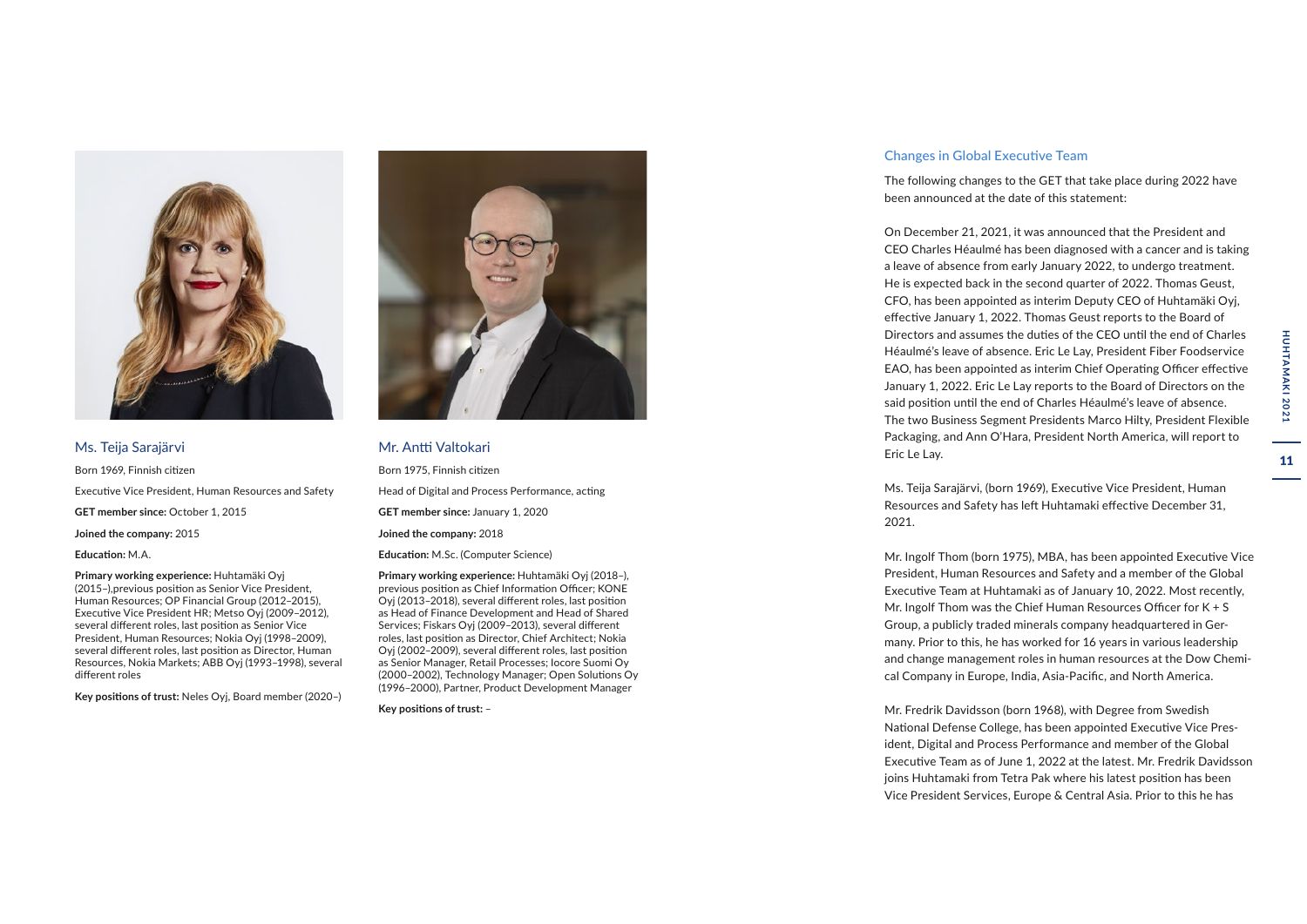worked in various leadership roles driving large-scope R&D programs and key change management programs, as well as large European services businesses. Prior to his career at Tetra Pak, Mr. Davidsson worked at Sony Ericsson and at the Swedish Armed Forces.

Mr. Antti Valtokari, currently Head of Digital and Process Performance (acting), will continue as a member of the Global Executive Team until Fredrik Davidsson joins Huhtamaki.

Updated information on the GET members is available on the Compa ny's website in section "Management" ([www.huhtamaki.com](https://www.huhtamaki.com/en/investors/corporate-governance/management/) – Investors – Corporate Governance – Management).

During 2021, Mr. Arup Basu has been a GET member until May 12, 2021.

#### Mr. Arup Basu

Mr. Arup Basu's CV is presented as it was on May 12, 2021.

Born 1967, Indian citizen

President, Flexible Packaging

**GET member:** February 1, 2020–May 12, 2021

**Joined the company:** 2017

**Education:** PhD (Technology)

**Primary working experience:** Huhtamaki PPL Limited (2017–2020), Managing Director (CEO); Tata Chemicals Limited (2004–2017), several different roles, previous position as President & CTO – New Businesses and Innovation Centre; Accenture (1998–2004), Senior Manager — Management Consulting; Indian Aluminium Company Limited (INDAL) (1994–1998), Superintendent – Research & Development

**Key positions of trust:**  –

#### Shares owned by the GET members on December 31, 2021

| Charles Héaulmé     | 30,000      |
|---------------------|-------------|
| Thomas Geust        | 16,000      |
| Marco Hilty         | 0           |
| Eric Le Lay         | 10,464      |
| Ann O'Hara          | 0           |
| Thomasine Kamerling | $\mathbf 0$ |
| Marina Madanat      | $\mathbf 0$ |
| Sami Pauni          | 5.375       |
| Teija Sarajärvi     | 5,720       |
| Antti Valtokari     | 250         |
| <b>GET</b> total    | 67.809      |

The shareholdings include the Company's shares owned by the GET members and by any potential corporations over which a GET member exercises control. GET members do not own any shares in any other Group companies than the Company.

Information on the remuneration of the GET members is available on the Company's website in section "Remuneration" [\(www.huhtamaki.com](https://www.huhtamaki.com/en/investors/corporate-governance/remuneration/) – Investors – Corporate Governance – Remuneration).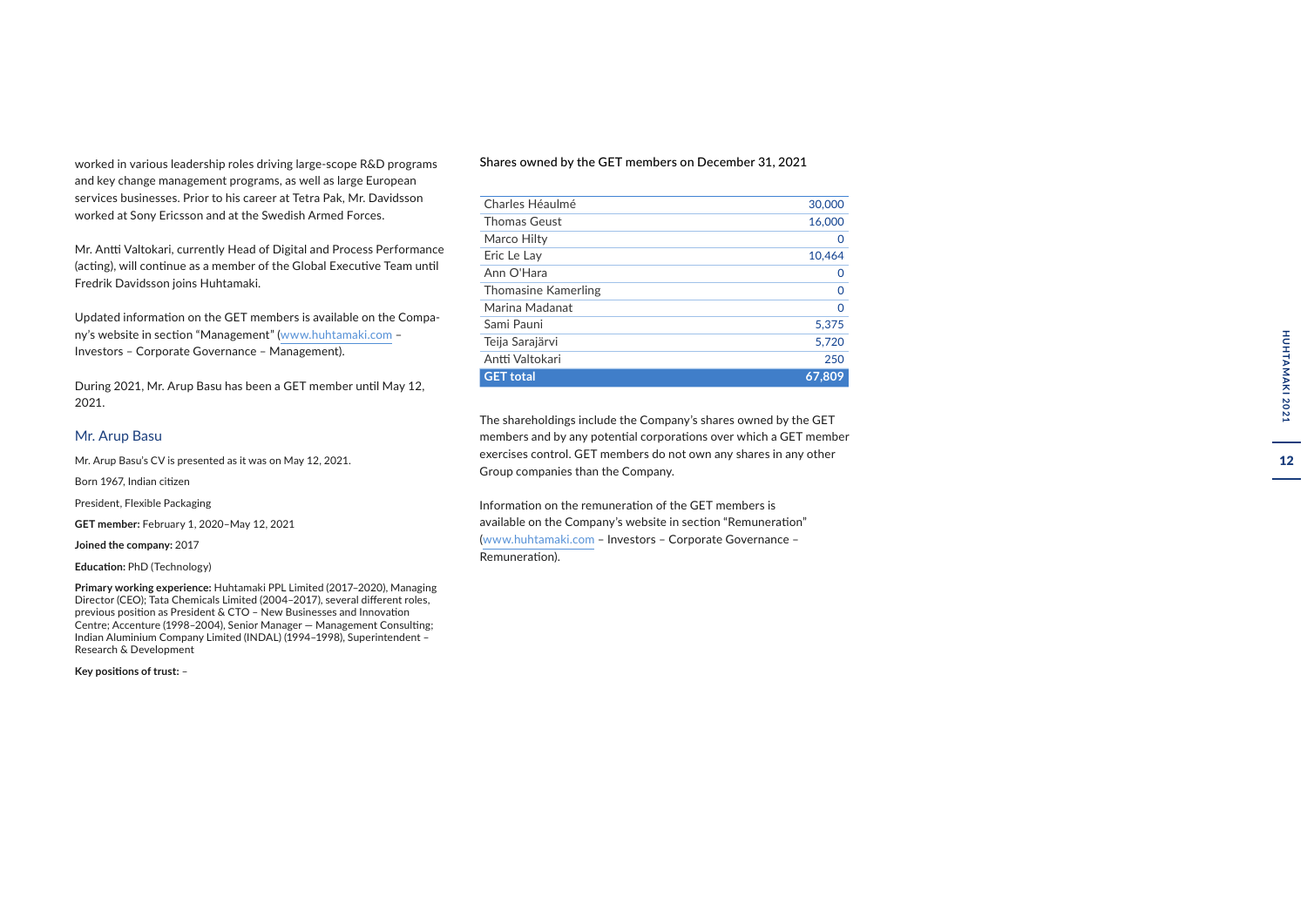**13** 

## <span id="page-14-0"></span>Descriptions of risk management systems, internal control procedures and internal audit function

## **Overview of the risk management systems** Principles of risk management

Risk management is an essential part of the internal control system of the Group and an active means to analyze and manage opportunities and threats related to the business strategy and operations. The Company has defined the principles applied in the organization of the risk management. The purpose of risk management is to identify potential events that may affect the achievement of the Group's objectives in changing business environment and to manage such risks to a level that the Group is capable and prepared to accept so that there is reasonable assurance and predictability on the achievement of the Group's objectives. The risk management process of the Group is based on Enterprise Risk Management (ERM) framework of Committee of Sponsoring Organizations of the Treadway Commission (COSO).

#### Risk management process and responsibilities

The Group's risk management process involves assessing risks systematically by business unit, segment and Global function, improving risk management awareness and quality, sharing best practices and supporting cross-functional risk management initiatives. In order to systematize and facilitate the identification of risks they are categorized as strategic, operational, financial, and information risks. These categories are closely aligned with the strategic, operational, financial and compliance objectives of the Group.

Huhtamaki Group Enterprise Risk Management (ERM) Policy defines the objectives, scope and responsibilities of risk management. Compliance with the risk management policy assures timely identification and recording of risks and the application of relevant risk management measures to address these risks. More detailed risk management procedures are set forth in the Group's ERM framework and process guideline.

The Audit Committee monitors the implementation of risk management activities, and evaluates the adequacy and appropriateness of ERM. The Audit Committee reports regularly to the Board, which is

responsible for reviewing the Group's strategic, operational, financial and information risks. The Board approves the risk level that the Group is capable and prepared to accept and the extent to which risks have been identified, addressed and followed up.

The GET is responsible for the adoption and deployment of the Group's internal control principles and procedures relating to risk management. The risk management process includes systematic identification and assessment of risks in each business segment and their business units as well as at Group level. Risks are consolidated from the business unit to the segment level and from the business segment to the Group level. At each level risk treatment actions are defined in order to reach acceptable risk levels. Execution and supervision of these risk treatment actions is a task of line management. Upper level line management always approves lower level risk mitigation actions and the risk level reached after implementation of such actions. The Global Risk Management function monitors and reports the achievement of these actions. The purpose is to verify that risk treatment actions support the achievement of the Group's strategic, operational, financial and compliance objectives.

The Global risk management function organizes, instructs, supports, supervises and monitors risk management activities on an ongoing basis. The function also analyzes changes in the impact, likelihood and level of control for each identified business risk. It reports results of the risk management process to the Audit Committee annually. The Global risk management function also prepares reports to the business segment and Group management as well as the internal audit and the Auditor.

Business unit, segment and Group level risk management process and activities are integrated into the Group's strategic planning and budgeting processes. Risk management process may be commenced any time in the course of the financial year should a certain business area encounter essential strategic changes requiring initiation of the risk management process.

#### Risk management focus

A description of the risks that are material to the Group as well as of the focus of the risk management processes in 2021 is available in the Directors' Report and on the Company's website in section "Risk management" [\(www.huhtamaki.com](https://www.huhtamaki.com/en/investors/corporate-governance/risk-management/) – Investors – Corporate Governance – Risk management).

#### **Overview of internal control**

Successful business requires continuous development and monitoring of the Group's operations, processes and procedures. Internal control is an essential part of the corporate governance and management of the Group. The Company has defined the operating principles for internal control. The Board and the President and CEO are responsible for adequate internal control. The Audit Committee is monitoring the effectiveness and efficiency of the internal control systems and the correctness of the financial reporting.

Internal control is a process aiming at providing reasonable assurance on achievement of Group's strategic and financial objectives. The responsibility for arranging the internal controls belongs to the executive management of the Group and is being carried out by the whole organization. The aim of internal control is to ensure reliability of financial reporting, effectiveness and efficiency of operations as well as compliance with laws and regulations.

Control of financial reporting assures that financial statements are prepared in a reliable manner. The aim is also to ensure that all financial reports published and other financial information disclosed by the Company provide a fair view on the Group's financial situation. Control of operations is aiming to ensure effectiveness and efficiency of operations and achievement of the Group's strategic and financial objectives.

Control of compliance ensures that the Group follows applicable laws and regulations.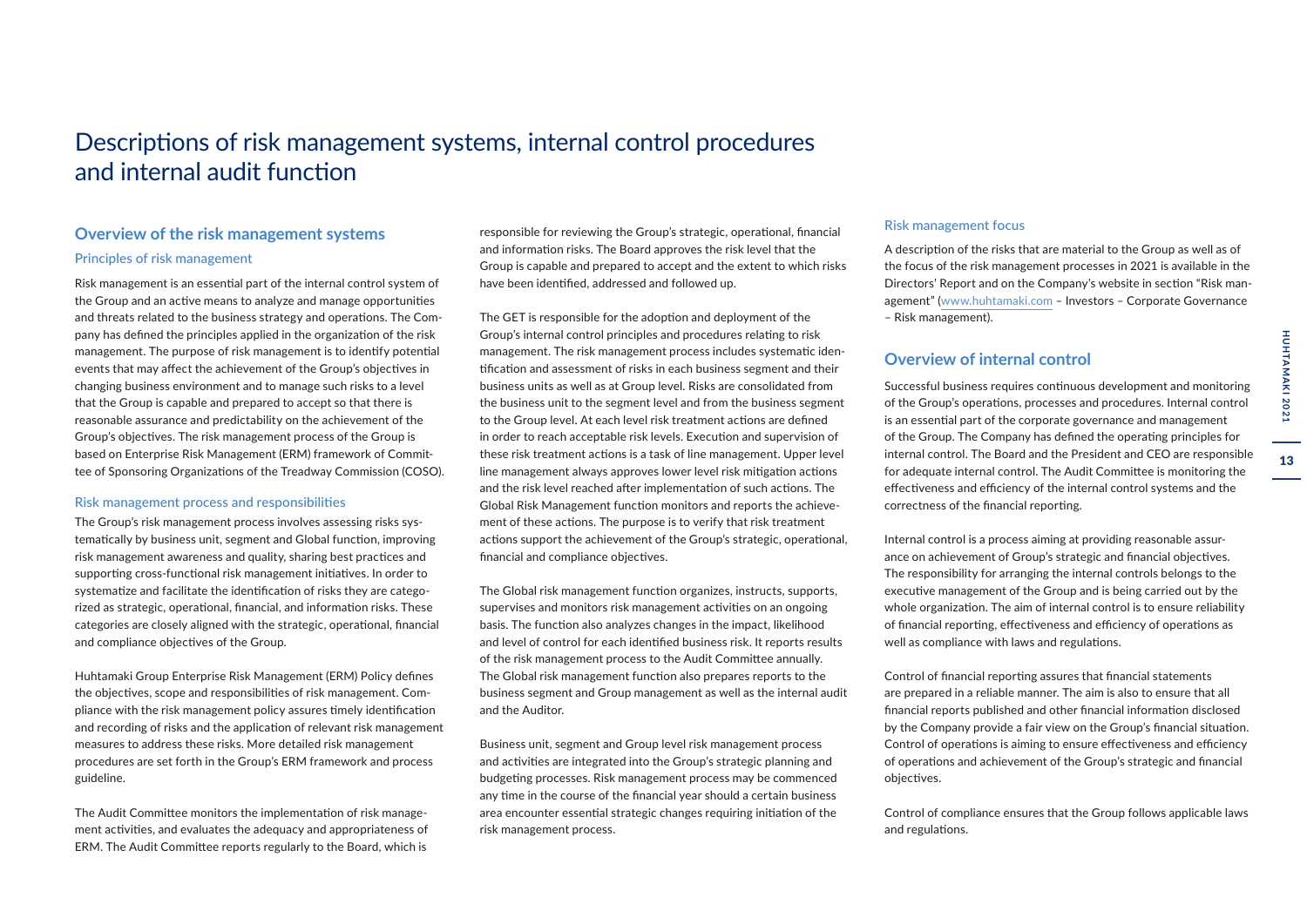Foundation of all Group's activities lies with Huhtamaki values and principles providing discipline and structure for the operations formalized in policies and guidelines on integrity, ethical behavior and management of personnel. Allocation of authorities and responsibilities as well as segregation of duties allow efficient and proper decision-making procedures.

Group policies, standards and guidelines are deployed in all business segments and business units. Policies, standards and guidelines on financial, human resources, corporate responsibility, environmental, legal and compliance as well as risk management related matters have been issued in the Group. In addition to the Group policies, there are more specific local policies in the business segments and their business units.

#### Reliability of financial reporting

The Global finance function and the network of business segment and business unit controllers are supporting and coordinating the financial management and financial control of operations in the Group. The Group's financial reporting guidelines and standards are applicable throughout the financial reporting process of the Group. The interpretation and application of accounting standards are centralized in the Global finance function which maintains the financial reporting guidelines and standards and takes care of communicating such throughout the Group. The Global finance function also supervises the compliance with such guidelines and standards. Supervision of reporting and budgeting processes is based on the Group's reporting standards which are determined and updated by the Global finance function. The reporting standards are uniformly applied in the whole Group and a unified Group reporting system is used.

#### Effectiveness and efficiency of operations

The Group's strategic direction, objectives and related actions are deployed and communicated throughout the Group. Key performance indicators and annual targets are agreed, approved and communicated as part of the annual planning process. Achievements are followed

monthly and quarterly in business review meetings that are held with line management in all business segments and business units.

Key operational performance indicators are monitored continuously. Key process controls aim at identifying risks as well as designing preventive and detective controls. Corrective actions are implemented and monitored by business segment and business unit management. These activities need to be in compliance with Group policies and standards. Internal controls related to quality, safety and environmental processes and procedures are audited both internally and by external service providers.

The Group is applying Lean Six Sigma process in all business segments to identify and implement continuous improvement projects.

#### Compliance with laws and regulations

Group-wide policies, for example on corporate governance for subsidiaries, competition compliance, data privacy, contracts and agreements, management of claims, disputes and proceedings as well as insider matters have been issued. Compliance with the policies is facilitated through communication and training. The Group has a Global compliance function. Internal audit also covers the compliance with policies.

#### **Overview of internal audit**

The objective of the internal audit is to improve the effectiveness of supervising obligation of the Board. Internal audit aims at ensuring that the Group's operations are efficient, information is adequate and reliable and that set policies and procedures are properly followed by the organization.

The Group has an internal audit function, and in 2021 internal audit field work has been managed in cooperation with Deloitte Oy. The Code of Ethics and other standards and guidelines issued by the Institute of Internal Auditors are complied with in internal audit activities.

In 2021 internal audits have been conducted in various Group and business segment level processes as well as in business units on a monthly basis according to an approved annual internal audit plan.

Global internal audit function evaluates independently and systematically Group's management and governance systems as well as the effectiveness, efficiency and appropriateness of the Group's business processes and risk management. The internal audit function provides development recommendations for the aforementioned systems and processes in the internal audit reports. The main purpose of these activities is to assure achievement of strategic and financial objectives of the Group.

The Audit Committee approves the annual internal audit plan. Audit engagements are included in the plan in accordance with the Group's strategic objectives, assessed risks, focus areas defined by the Board and the executive management of the Group on a rotation basis. The internal audit function reports to the Audit Committee. Additionally, the President and CEO, the CFO, the Group General Counsel, the Compliance Counsel, other representatives of relevant Global functions as well as the management of the business segment and business unit where the audit has been conducted are informed of the results of the audit. Achievement of actions related to internal audit recommendations are followed by segment management and internal auditor. Results of these internal audit follow-ups are reported to the Audit Committee.

Internal audit pre-material, documentation and data are collected before internal audit field work. During the field work further findings are recorded at site. Internal audit reports include key findings, conclusions and recommendations for control improvements. The management of the audit target prepares an action plan to mitigate risks and develop controls to improve recommended audit issues. The implementation of the action plans is followed up regularly by the line management and the Group internal audit manager.

14